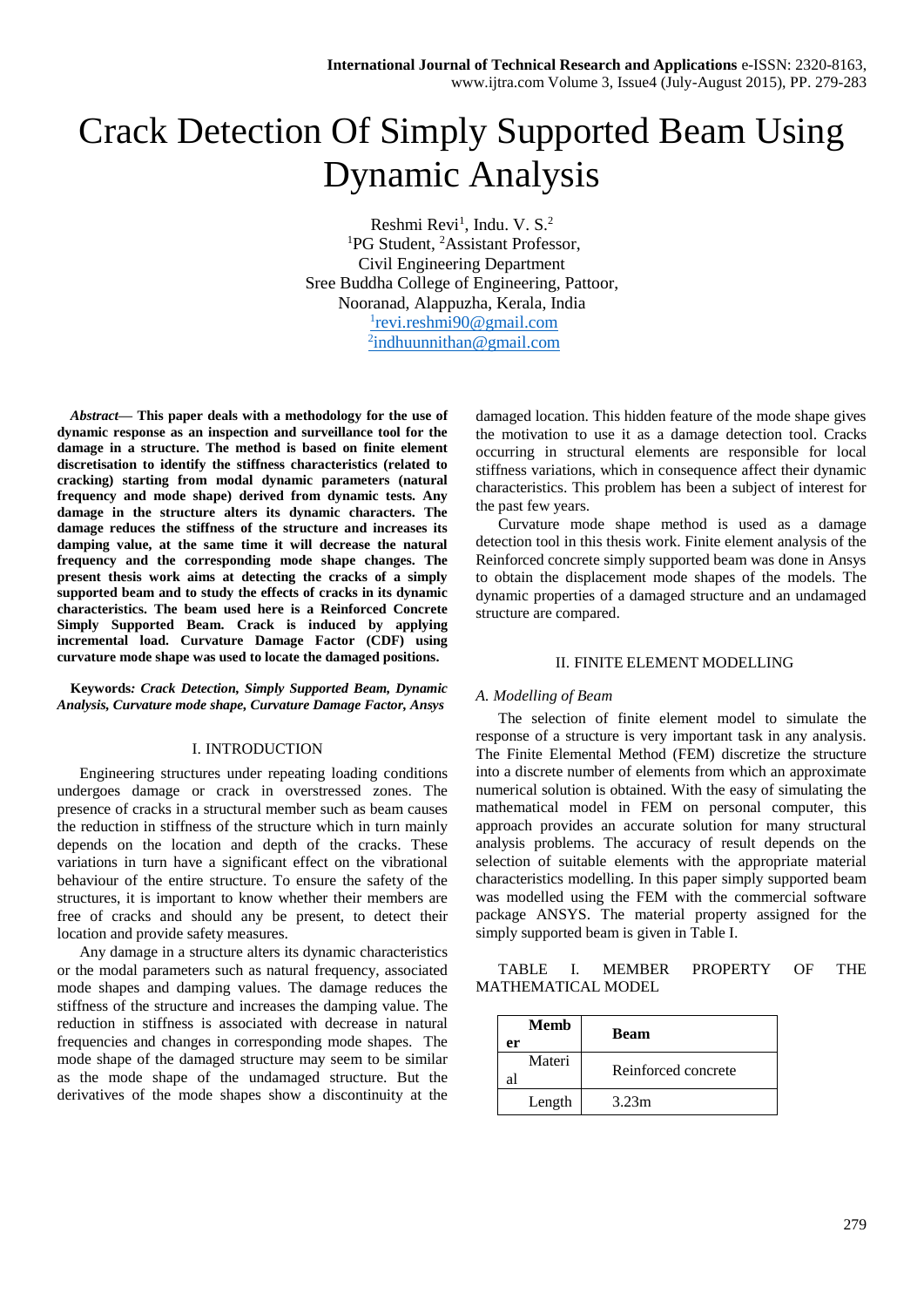| 0.115m             |                        |
|--------------------|------------------------|
| 0.13m              |                        |
| Concre             | Reinforce              |
| te                 | ment bar               |
| Concre             | Link $180$             |
| te 65              |                        |
|                    | 0.3                    |
|                    |                        |
| 2500 <sub>kg</sub> | 7850 kg/m <sup>3</sup> |
| $\rm /m^3$         |                        |
| 2738.6<br>GPa      | $200$ GPa              |
|                    | 0.2                    |

# *B. Modelling of Damages*

There are a number of approaches to model damage in a mathematical model. Although the geometry of the damage can be very complicated, the condition is that for lower frequency vibration only an effective reduction in stiffness is required. Thus for comparison, a simple model of a damage is required. Damage can be introduced into the finite element model by applying incremental load.

## III. DYNAMIC ANALYSIS USING ANSYS

A dynamic analysis is first performed for beam with self weight only. The frequency and mode shapes are read from the analysis. This test results serves as a reference for later comparison of dynamic characteristics at the different damage stages. Then dynamic analysis is performed by applying incremental load. After each loading phase, the beam is unloaded, and the dynamic analysis is performed. Formation of crack can also be seen in this analysis.

# IV. LOCATING THE DAMAGES BY USING MODE SHAPE CURVATURE AND CURVATURE DAMAGE FACTOR

It is likely that damage indicators based on derivatives of the mode shape will amplify the localized damages in a structure .The curvature mode shape has emerged as one of the best way to amplify the effect of the damage on the mode shape. The curvature mode shapes are based on flexural stiffness of the beam cross section. Based on beam theory the curvature at a point in the beam is given by

 $V'' = M / (Ebxx Iyy)$ 

Where M is the bending moment at the section and (Ebxx Iyy) is the flexural stiffness of the beam.

The presence of damage in a beam at a given location reduces the flexural stiffness of the beam and hence increases the magnitude of curvature at the damaged location. Typically damages occurred due to impact and are likely to be localized at some point in the structure. The changes in curvature are local in nature and can be used to find the damage location in the beam. To obtain curvature mode shape of a damaged beam finite element analysis is done to get the displacement mode shape. Then using displacement mode shape, curvature mode shapes are obtained numerically by a central difference approximation as:

$$
V_{i,j}=\underline{\Phi_{(i+1),j-}2\Phi_{i,j}+\Phi_{(i-1),j}}{he^2}
$$

Where Vi, i represents curvature mode shape, subscript i represent the node number and subscript j represents the mode number. Also he represents the finite element length and  $\Box i, j$ represents the mass normalized displacement mode shape for the ith mode shape.

Absolute difference in curvature mode shape between damaged and undamaged structure is obtained as;

 $\Delta V_{i,j} = V_{i,j}^{(d)} - V_{i,j}^{(u)}$ 

The Curvature Damage Factor (CDF) is obtained by averaging the first few curvature mode shape. In general CDF of ith node is obtained by considering the first n curvature mode shape and is given as;

$$
\overline{\text{CDF}}_{i} = \frac{1}{N} \sum_{j=1}^{N} \Delta v_{i,j}
$$

The CDF at each node is obtained by considering the first five curvature mode shape. With increase in damage density, the peak magnitude of CDF at the damage location also increases and hence indicates the extent of damage.

#### V. RESULTS AND DISCUSSIONS

The results obtained from the two beams were compared. The control beams (Un- damaged state) provides the reference readings which form the basis of the comparison of the modal parameters obtained in successive damage states as described below.

#### *A. Natural Frequency*

When a system is subjected to certain degree of damage or deterioration, it experiences a change in stiffness. Subsequently it causes the natural frequency to change. The magnitude of the changes is also an indicator of the severity or state of the damage experienced. This is apparent in the changes in the natural frequencies of the damaged beams as compared to the control beam. The values of natural frequencies for the test beams are tabulated in Table II, Table III and in Table IV.

TABLE II: CHANGE IN NATURAL FREQUENCIES OF BEAM FOR MODE 1

| Loading    | <b>Mode Number</b> |  |
|------------|--------------------|--|
| conditions |                    |  |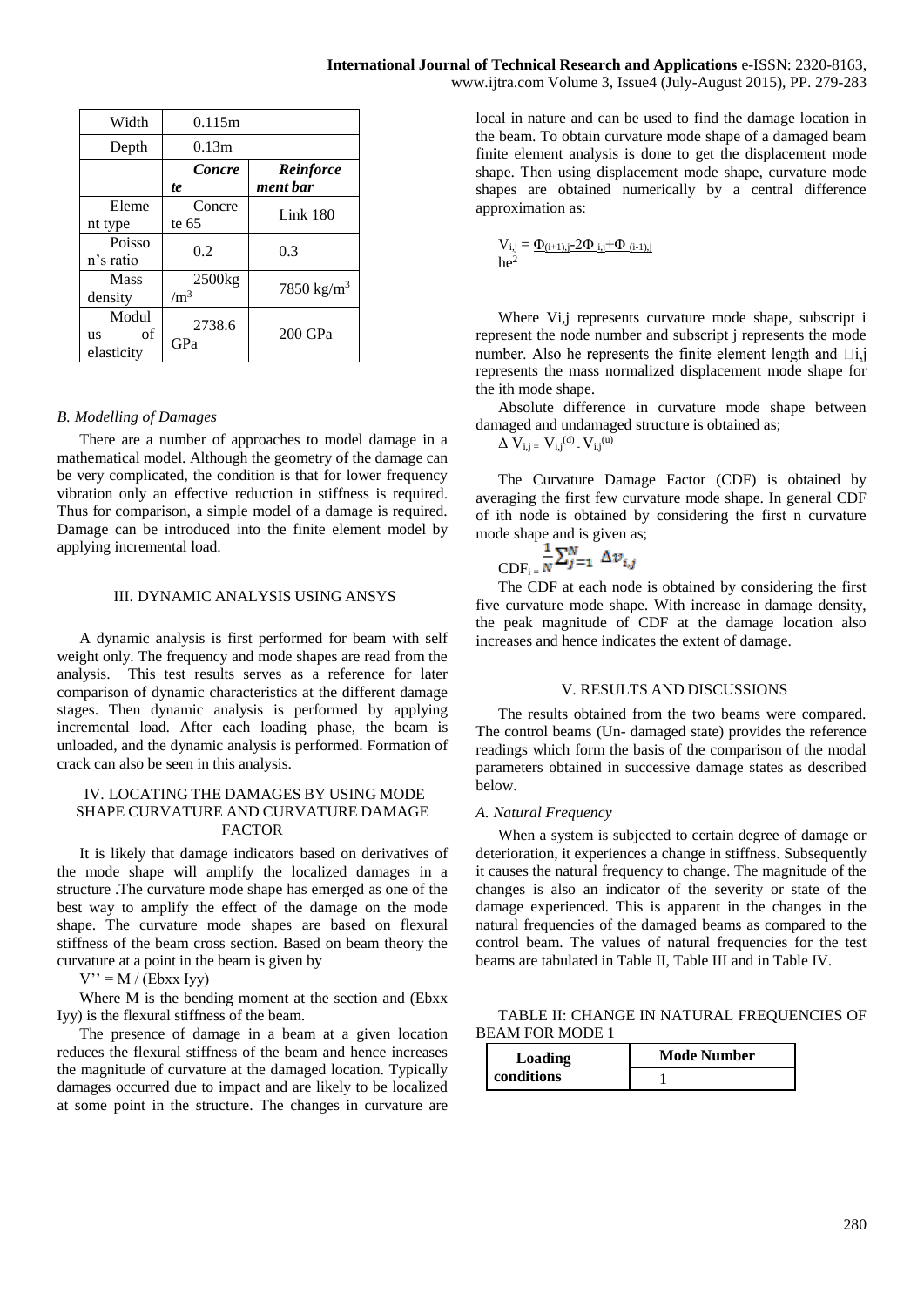# **International Journal of Technical Research and Applications** e-ISSN: 2320-8163,

|  | www.ijtra.com Volume 3, Issue4 (July-August 2015), PP. 279-283 |
|--|----------------------------------------------------------------|
|--|----------------------------------------------------------------|

|                                                            |         | <b>Freque</b><br>ncy<br>(Hz) | <b>Decre</b><br>ase<br>(%) |
|------------------------------------------------------------|---------|------------------------------|----------------------------|
| Dead<br>Load only<br>$(N/mm^2)$<br>Undam<br>aged           |         | 0.89894                      | $\theta$                   |
| Dead<br>$load + Live$<br>load<br>$(N/mm^2)$<br>Damage<br>d | $\cdot$ | 0.65099                      | 27.58                      |

TABLE III: CHANGE IN NATURAL FREQUENCIES OF BEAM FOR MODE 2

| Loading<br>conditions |          | <b>Mode Number</b> |       |
|-----------------------|----------|--------------------|-------|
|                       |          | 2                  |       |
|                       |          | <b>Freque</b>      | Decre |
|                       |          | ncy                | ase   |
|                       |          | (Hz)               | (%)   |
| Dead                  |          |                    |       |
| Load only             |          |                    |       |
| $(N/mm^2)$            |          | 5.7390             | 0     |
|                       |          |                    |       |
| Undam                 |          |                    |       |
| aged                  |          |                    |       |
| Dead                  |          |                    |       |
| load + Live           |          |                    |       |
| load                  | $\Omega$ |                    |       |
| $(N/mm^2)$            | 1        | 5.3805             | 6.25  |
|                       |          |                    |       |
| Damage                |          |                    |       |
| d                     |          |                    |       |

TABLE IV: CHANGE IN NATURAL FREQUENCIES OF BEAM FOR MODE 3

| Loading<br>conditions | <b>Mode Number</b> |  |
|-----------------------|--------------------|--|
|                       |                    |  |

|                                                                      |              | Frequ        | <b>Decrea</b> |
|----------------------------------------------------------------------|--------------|--------------|---------------|
|                                                                      |              | ency<br>(Hz) | se<br>$(\%)$  |
| Dead<br>Load only<br>$(N/mm^2)$<br>Undam<br>aged                     |              | 14.37<br>7   | $\theta$      |
| Dead<br>$load + Live$<br>load<br>(N/mm <sup>2</sup> )<br>Damage<br>d | $\cdot$<br>1 | 11.70<br>6   | 18.5          |

# *B. Mode shapes*

A mode shape is a specific pattern of vibration executed by a mechanical system at a specific frequency. Different modes will be associated with different frequencies. The mode shapes of test beams are shown below.



Fig. 1. Mode shape 1 of undamaged beam



Fig. 2. Mode shape 2 of undamaged beam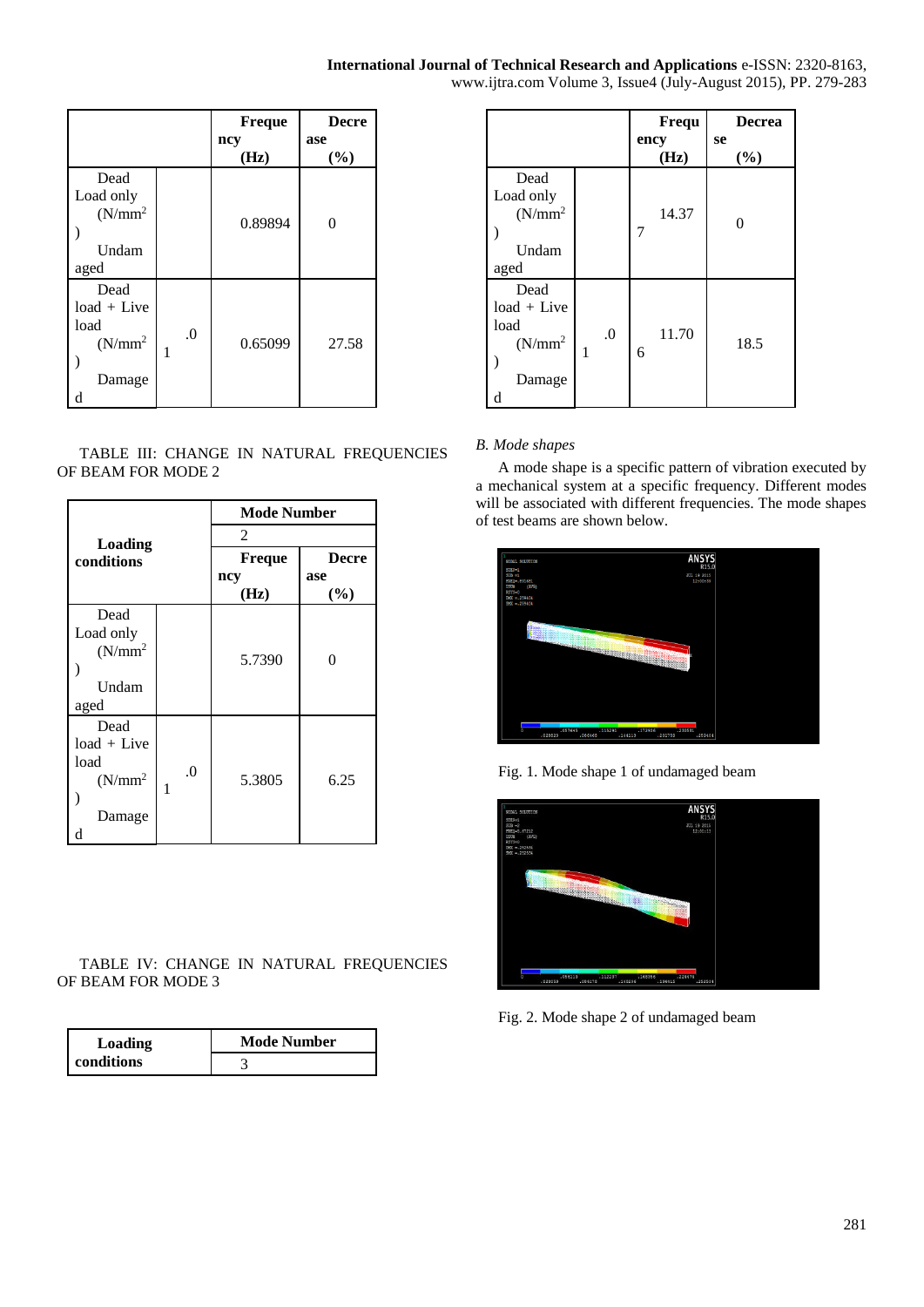

Fig. 3. Mode shape 3 of undamaged beam



Fig. 4. Mode shape 1 of beam at damage condition



Fig. 5. Mode shape 2 of beam at damage condition



Fig. 6. Mode shape 3 of beam at damage condition

# *C. Difference in Curvature Mode Shape*

Locating the damaged positions using Difference in Curvature Mode Shape 1, 2, and 3 of loading condition are shown in Figure. 7, 8, and 9.



Fig**.** 7**.** Difference in curvature mode shape 1



Fig**.** 8**.** Difference in curvature mode shape 2



Fig**.** 9**.** Difference in curvature mode shape 3

# *D. Curvature Damage Factor*

Locating the damaged positions using Curvature Damage Factor for loading condition are shown in Figure. 10.